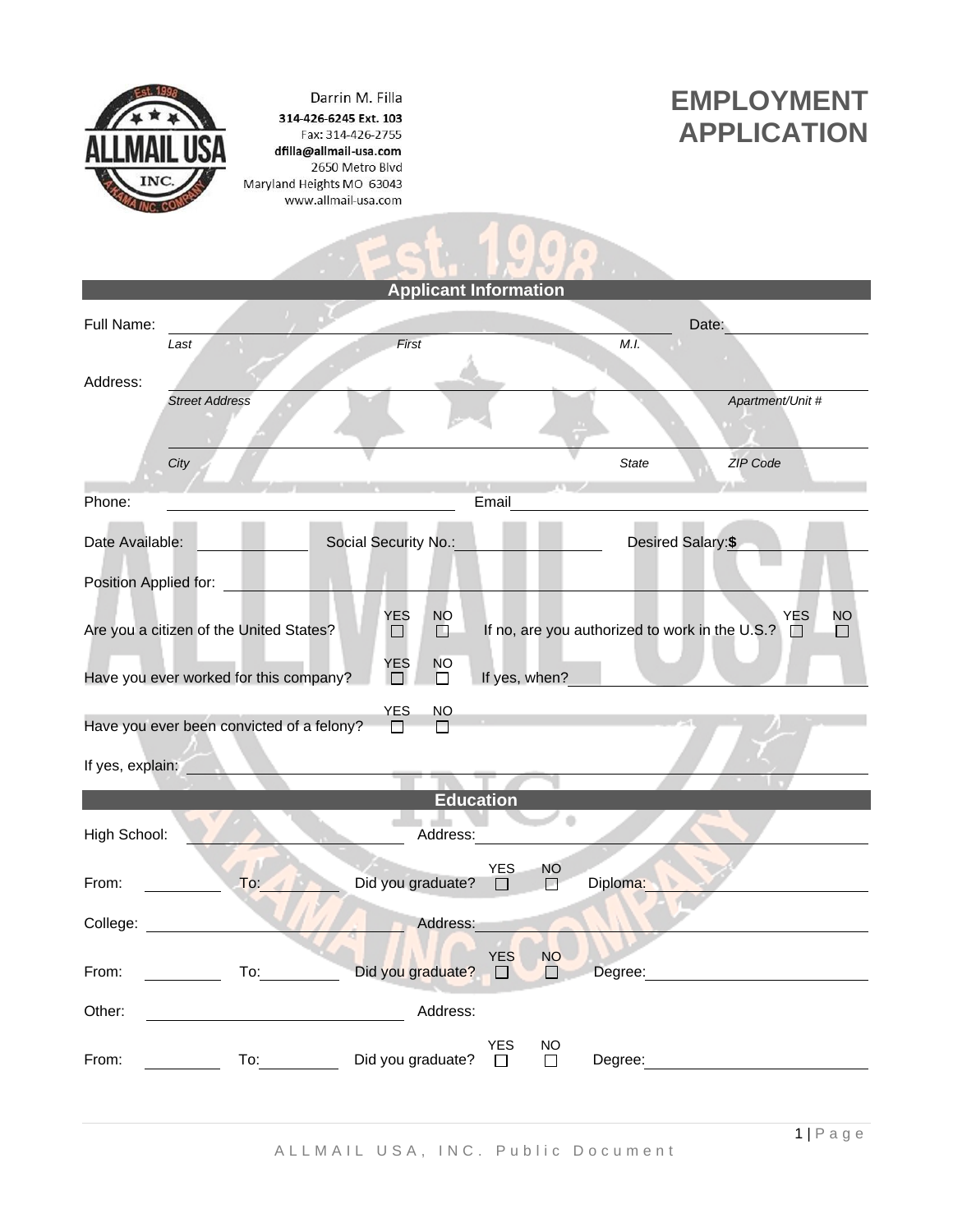## **References**

| Please list three professional references.               |                                        |                                                                                                                  |
|----------------------------------------------------------|----------------------------------------|------------------------------------------------------------------------------------------------------------------|
| Full Name:                                               |                                        | Relationship: \\square\\square\\square\\square\\square\\square\\square\\square\\square\\square\\square\\square\  |
| Company:                                                 |                                        |                                                                                                                  |
| Address:                                                 |                                        |                                                                                                                  |
| Full Name:<br>the company of the company of the          | ch.                                    | Relationship: example and the set of the set of the set of the set of the set of the set of the set of the set o |
| Company:<br>and the state of the                         |                                        | Phone:                                                                                                           |
| Address:                                                 |                                        |                                                                                                                  |
| Full Name:                                               |                                        | Relationship:                                                                                                    |
| Company:                                                 |                                        | Phone:                                                                                                           |
| Address:                                                 |                                        |                                                                                                                  |
|                                                          | <b>Previous Employment</b>             |                                                                                                                  |
| Company:                                                 |                                        | Phone:                                                                                                           |
| Address:                                                 |                                        | Supervisor:                                                                                                      |
|                                                          |                                        |                                                                                                                  |
| Job Title:                                               | <b>Starting Salary:\$</b>              | Ending Salary:\$                                                                                                 |
| Responsibilities:                                        |                                        |                                                                                                                  |
| To:<br>From:                                             | Reason for Leaving:                    |                                                                                                                  |
|                                                          | <b>YES</b><br>NO.                      |                                                                                                                  |
| May we contact your previous supervisor for a reference? |                                        |                                                                                                                  |
|                                                          |                                        |                                                                                                                  |
|                                                          |                                        |                                                                                                                  |
| Company:<br>Address:                                     |                                        | Phone:<br>Supervisor:                                                                                            |
|                                                          |                                        |                                                                                                                  |
| Job Title:                                               | <b>Starting Salary:\$</b>              | Ending Salary:\$                                                                                                 |
| Responsibilities:                                        |                                        |                                                                                                                  |
| From:<br>To:                                             | Reason for Leaving:                    |                                                                                                                  |
|                                                          |                                        |                                                                                                                  |
| May we contact your previous supervisor for a reference? | <b>YES</b><br><b>NO</b><br>$\Box$<br>П |                                                                                                                  |
|                                                          |                                        |                                                                                                                  |
|                                                          |                                        |                                                                                                                  |
| Company:                                                 |                                        |                                                                                                                  |
| Address:                                                 |                                        | Supervisor: View Contract Contract Contract Contract Contract Contract Contract Contract Contract Co             |
| Job Title:                                               | Starting Salary: \$                    | Ending Salary: \$                                                                                                |
|                                                          |                                        | $2 P \text{ age} $                                                                                               |

A L L M A I L U S A, IN C. Public Document